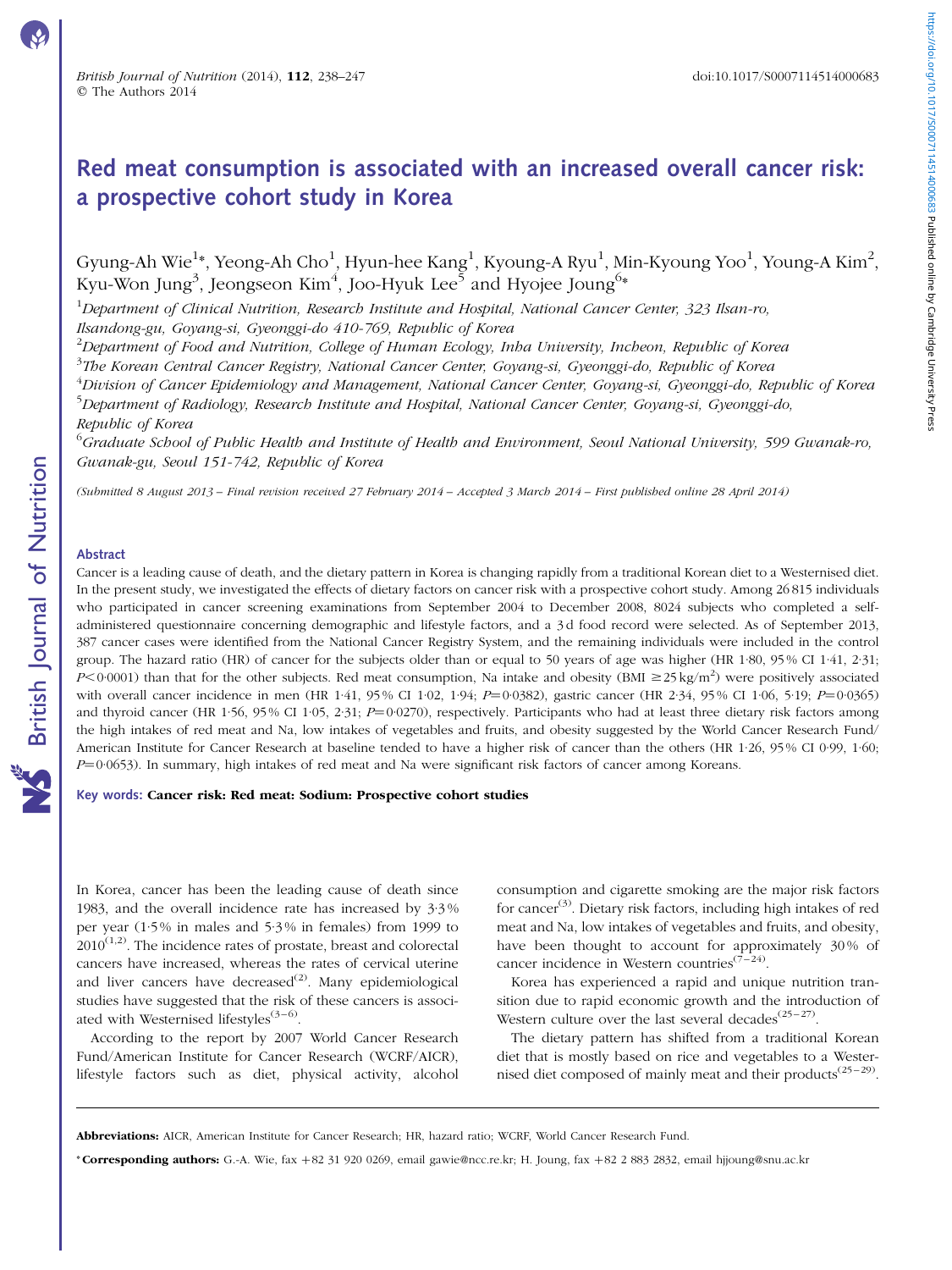Although intakes of fruits and vegetables among Koreans have been increasing, intake of salty fermented vegetables including kimchi remains to be high $(30)$ .

However, most epidemiological studies about the associations between dietary factors and cancer risk among Koreans are restricted to case–control study designs or specific cancer sites or selected regions or several nutrients<sup> $(15,16,31-34)$ </sup>. Scientific evidence for the association between dietary factors and cancer risk among Koreans should be derived from prospective cohort studies or clinical trials to develop dietary guidelines for cancer prevention, because the epidemiological characteristics of cancer risk factors among Koreans may not be the same as in the people of Western societies.

Therefore, the present study was designed to investigate the association between dietary factors and cancer risk among Koreans using the data from the Cancer Screening Examination Cohort of the National Cancer Center of Korea.

# Experimental methods

# Study design and population

Of the 26 815 individuals who participated in the Cancer Screening Examination Cohort of the National Cancer Center of Korea from 1 September 2004 to 31 December 2008, 8179 participants who completed a self-administered questionnaire concerning demographic factors, medical history and behavioural factors, and a 3 d food record were selected for the present study. The details of the study population are shown in Fig. 1.

We excluded the participants with any history of cancer at baseline  $(n 79)$  or who reported an implausible daily energy

intake  $(<2929 \text{ or } >20920 \text{ kJ } (<700 \text{ or } >5000 \text{ kcal})$ ; n 29). Cancer incidence among all participants after baseline was confirmed using the Korean Central Cancer Registry and/or the Electronic Medical Record of the National Cancer Center. As of 24 September 2013, 387 subjects were identified as cancer patients according to the International Classification of Diseases-10 Codes C00–C99, with the exception of Code D  $(n \, 47)$ , and the remaining were assigned to the control group ( $n$  7637)<sup>(35)</sup>. The number of subjects included in the final analysis was 8024.

Written informed consent was obtained from all subjects, and the study protocol was approved by the Institutional Review Board of the National Cancer Center (NCCNCS-09-274).

# Dietary and lifestyle data collection

All participants were asked to complete a self-administered questionnaire concerning their demographic factors (e.g. age, education, occupation, household income and marital status), behavioural factors (e.g. cigarette smoking, alcohol intake and regular exercise) and personal medical history.

For each subject, height and weight were measured using InBody 3.0 (Biospace), and BMI was calculated by dividing weight (kg) by the square of height  $(m^2)$ . According to the criteria of the WHO Asia-Pacific Region, those subjects with a BMI  $\geq$ 25 kg/m<sup>2</sup> were classified as obese<sup>(36,37)</sup>.

Data for sex, age, height and weight, and cancer site and diagnosis time were ascertained using the clinical database of the Korean National Cancer Center.

Dietary intake data were obtained from a 3 d food record. The participants were asked to complete a food record for 2 weekdays and 1 weekend day within a week. To increase



Fig. 1. Inclusion and exclusion criteria for the study subjects. \*Visitors for the health examination survey from 1 September 2004 to 31 December 2008. † Excluded the data from the first visit if the participants visited more than twice. ‡ Newly detected cancer according to the WHO International Classification of Diseases (ICD)-10 as of 24 September 2013. § No detected cancer or previous cancer history as of 24 September 2013.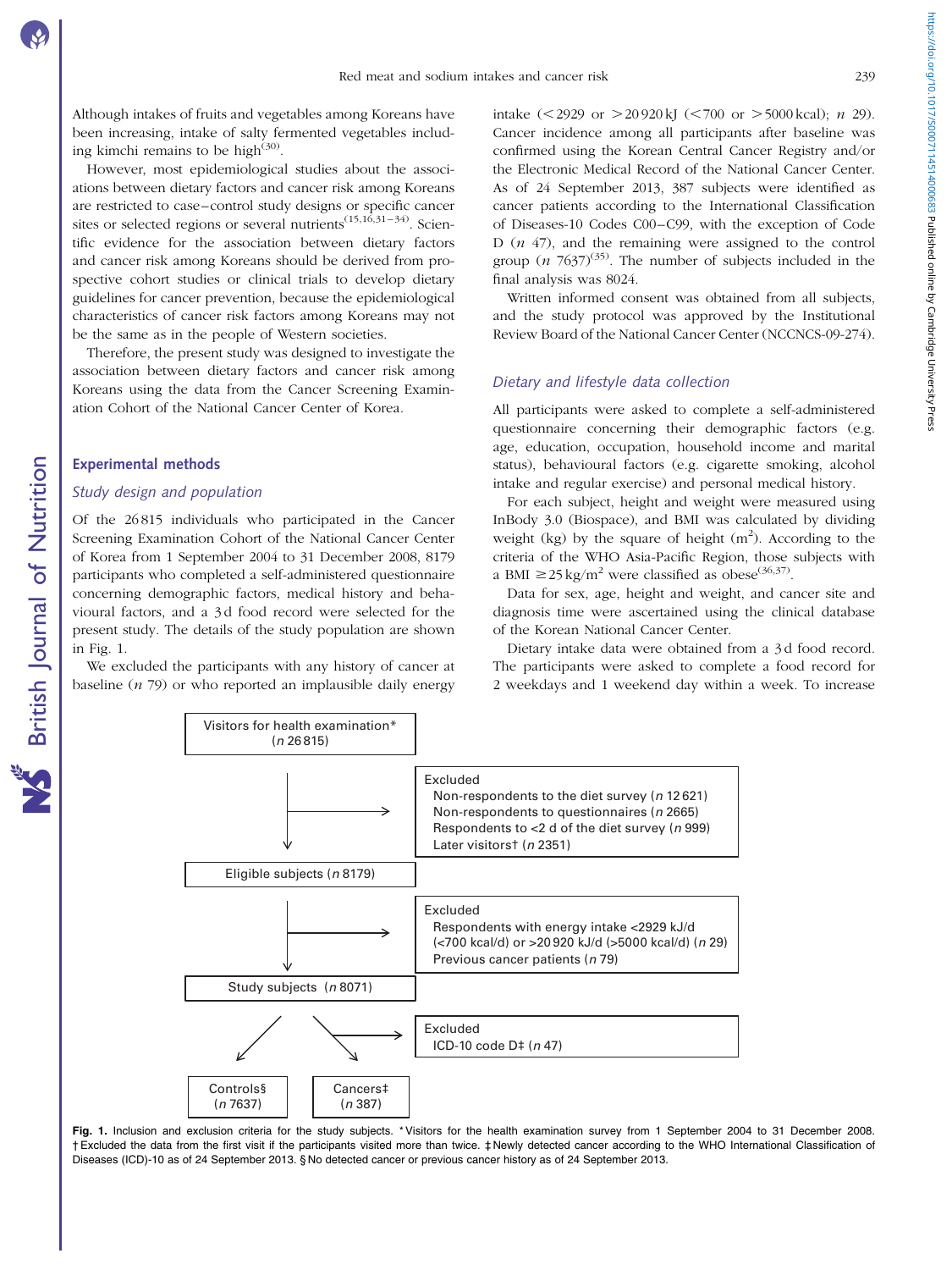the accuracy of food records, trained registered dietitians confirmed all records written by subjects with face-to-face interviews. The daily intake of energy, nutrients, food and food groups for each subject were calculated using CAN-Pro 3.0 (Korean Nutrition Society).

# Dietary risk factors

We investigated four dietary risk factors (high intakes of red meat and Na, low intakes of vegetables and fruits, and obesity) based on a priori knowledge of risk factors for overall cancer incidence. Because no dietary guidelines for cancer prevention are available in Korea, the recommendations for the intakes of red meat, fruits and vegetables, and Na provided by the WCRF/AICR (2007) were adopted as reference intakes for cancer-related dietary factors<sup>(3)</sup>. The WCRF/AICR recommended that the consumption of red meat and Na should be limited to  $\langle 300 \text{ g/week } (43 \text{ g/d})$  and  $\langle 4 \text{ g/d} \rangle$ , respectively, and intakes of vegetables and fruits should be at least 600 g/d. In the present study, red meat referred to beef, pork, lamb and goat, and processed meats. Processed meats included meats contained in processed foods such as bacon, ham and sausage, and the internal organs (offal, such as the brain, liver, heart, intestines and tongue). Vegetables were considered as the edible parts of plants, which generally includes fungi, and fruits were considered as the seed-containing part of plants. Vegetables and fruits preserved by salting and/or pickling (e.g. kimchi in Korea) were not included. Na intake was estimated from 3 d food records by Can-Pro 3.0 (Korean Nutrition Society).

Obesity was considered as a dietary risk factor because this condition reflects excessive energy intake. Each factor was dichotomised into two categories: no risk (0 points) and risk (1 point). All participants scored 1 point for each of the following dietary risk factors at baseline:  $\geq 43$  g red meat/d;  $\leq 600$  g vegetables and fruits/d;  $\geq 4$  g Na/d; obesity (BMI  $\geq 25$  kg/m<sup>2</sup>). We determined the number of dietary risk factors per participant by summing the scores for each of the four dietary risk factors; consequently, the number of dietary risk factors ranged from 0 to 4 points.

## Statistical analyses

The characteristics of the study population were described as the number and percentage of subjects in the cancer and control groups, and the  $\chi^2$  test and generalised linear regression analysis were used to compare the distributions of subjects and mean differences between the two groups, respectively. The hazard ratio (HR) and 95 % CI were estimated using the Cox proportional hazards regression model. The multivariate model was adjusted for age, sex, energy intake, BMI, physical activity (yes or no), smoking (yes or no), alcohol use (yes or no), income (three categories), education (three categories) and marital status (three categories). In addition, HR in several subgroups were analysed: sex (male, female); age  $(<50$  years,  $\geq 50$  years); cancer sites (thyroid, gastric and colon cancers).

All statistical analyses were performed using SAS software (version 9.1.3; SAS Institute, Inc.). Statistical significance was set at  $P<0.05$ .

# **Results**

During 54027 person-years of follow-up (median 7·0 years), 387 subjects were diagnosed with cancer. The detailed characteristics of the study subjects are shown in [Table 1](#page-3-0).In comparison with the controls, cancer subjects were older  $(P<0.0001)$ , had lower levels of income  $(P=0.0135)$  and education  $(P=0.0031)$ , and were less likely to be married ( $P=0.0368$ ). There were no significant differences in smoking or physical activity between the cancer and control groups. The total food intake of the control group was higher than that of the cancer group  $(P=0.0237)$ . The percentage of participants with more than three dietary risk factors in the cancer group was higher than that of the control group  $(P=0.0387)$ .

The HR of cancer according to dietary risk factors is presented in [Table 2](#page-5-0).

Obesity (BMI  $\geq$ 25 kg/m<sup>2</sup>) was significantly associated with overall cancer risk (crude HR 1·24) in total subjects and in women (crude HR 1·60), but the associations were disappeared after adjusting for confounding variables such as age, energy intake and other demographic factors.

The risk of cancer in male was significantly increased among individuals who consumed at least 43 g red meat/d (or  $300 \text{ g/week}$ ) compared with those who ate less than  $43 \text{ g/d}$ (or 300 g/week) (HR 1·41, 95 % CI 1·02, 1·94;  $P=0.0382$ ) after adjusting for confounding variables.

There were no significant differences in cancer incidence for the intakes of vegetables and fruits and Na between the cancer and control groups.

The subjects with more than three dietary risk factors among obesity and high intakes of red meat and Na, and low intakes of fruits and vegetables had increased cancer incidence compared with those with two dietary risk factors or less among the total population (crude HR 1.24, 95% CI 1.01, 1.51;  $P=0.0372$ ), women (crude HR 1.52, 95% CI 1.11, 2.09;  $P=0.0089$ ) and those subjects younger than 50 years of age (crude HR 1·44, 95% CI 1.06, 1.96;  $P=0.0216$ ); however, these significant associations were disappeared after adjusting for confounding variables.

The risk of thyroid, gastric and colorectal cancers, which were most prevalent among Koreans<sup>(38)</sup>, according to the status of having dietary risk factors are shown in [Table 3](#page-6-0).

The risk of thyroid cancer was higher in the obese subjects (BMI  $\geq$  25 kg/m<sup>2</sup>) than the normal-weight subjects (HR 1·56, 95% CI 1.05, 2.31;  $P=0.0270$ ), and the risk of gastric cancer was positively associated with age (HR 2·49, 95 % CI 1·24, 4·99;  $P=0.0103$ ; data not shown) and Na intake (HR 2.34, 95% CI 1.06, 5.19;  $P=0.0365$ ) after adjusting for confounding variables.

While the risk of colorectal cancer was not significantly associated with the dietary risk factors, the risk of gastrointestinal cancers including gastric and colorectal cancers was positively associated with Na intake (HR 4·28, 95 % CI 2.11, 8.72;  $P \le 0.0001$ ) and the number of dietary risk factors (HR 1.87, 95% CI 1.03, 3.37;  $P=0.0386$ ) after adjusting for confounding variables.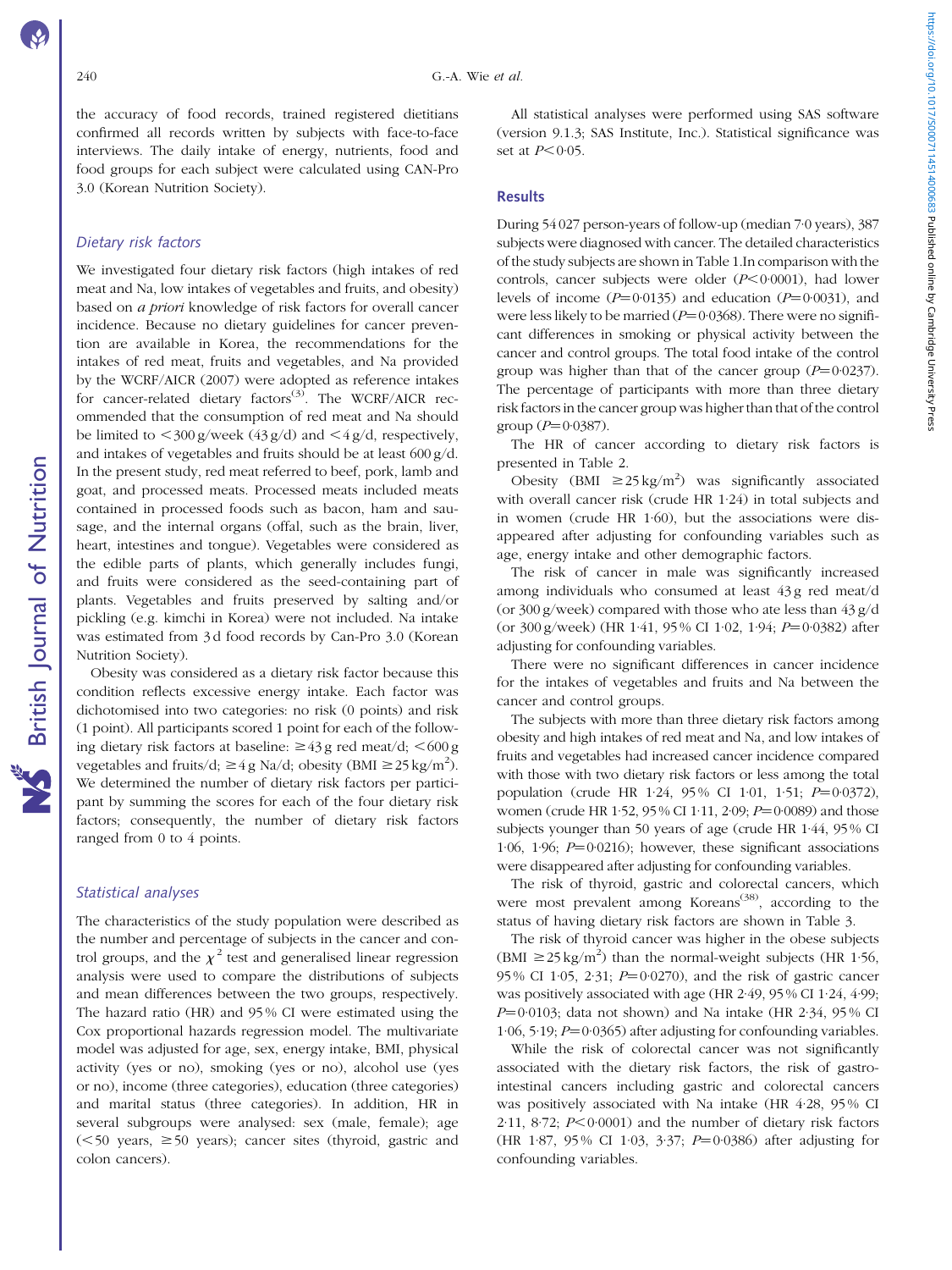#### <span id="page-3-0"></span>**Table 1.** Characteristics of the study subjects

(Mean values and standard deviations; number of subjects and percentages)

|                                    |              |         |                      |          |                           |          |                           |          |                            | Cancer subjects |                               |          |                                              |                |
|------------------------------------|--------------|---------|----------------------|----------|---------------------------|----------|---------------------------|----------|----------------------------|-----------------|-------------------------------|----------|----------------------------------------------|----------------|
|                                    |              |         | Controls*<br>(n7637) |          | Total cancers*<br>(n 387) |          | Thyroid cancer<br>(n 136) |          | Gastric<br>cancer $(n 46)$ |                 | Colorectal<br>cancer $(n 53)$ |          | Gastric and<br>colorectal<br>cancer $(n 99)$ |                |
|                                    | Person-years | Median  | $\mathsf{n}$         | $\%$     | $\sqrt{n}$                | $\%$     | $\sqrt{n}$                | $\%$     | $\mathsf{n}$               | $\%$            | $\mathsf{n}$                  | $\%$     | n                                            | $\%$           |
| Demographic factors                |              |         |                      |          |                           |          |                           |          |                            |                 |                               |          |                                              |                |
| Sex, female                        | 24476.2      | 7.0     | 3457                 | 45.3     | 165                       | 42.6     | 72                        | 52.9     | 15                         | 32.6            | 30                            | 37.7     | 45                                           | 45.5           |
| Age (years)                        |              |         |                      |          |                           |          |                           |          |                            |                 |                               |          |                                              |                |
| Mean                               |              |         | 48.4                 |          |                           | 52.5     |                           | 49.3     |                            | 54.1            | 52.1                          |          | 53.0                                         |                |
| SD                                 |              |         | 9.2                  |          |                           | $9-6$    |                           | $8-0$    |                            | 9.1             |                               | $10-6$   |                                              | 9.9            |
| $< 50$ years                       | 30287-0      | 6.9     | 4343                 | 56.9     | 163                       | 42.1     | 78                        | 57.4     | 15                         | 32.6            | 23                            | 43.4     | 38                                           | $38-4$         |
| $\geq$ 50 years                    | 23739.7      | 7.1     | 3294                 | 43.1     | 224                       | 57.9     | 58                        | 42.7     | 31                         | 67.4            | 30                            | $56-6$   | 61                                           | 61.4           |
| BMI (kg/m <sup>2</sup> )           |              |         |                      |          |                           |          |                           |          |                            |                 |                               |          |                                              |                |
| Mean                               |              |         |                      | 23.8     |                           | 24.3     |                           | 24.3     |                            | 24.8            |                               | 24.6     |                                              | 24.7           |
| SD                                 |              |         | 2.9                  |          |                           | 2.9      |                           | 2.9      |                            | 2.2             |                               | $3-8$    |                                              | $3-2$          |
| $<$ 25 $\cdot$ 0 kg/m <sup>2</sup> | 32463-1      | 6.9     | 4598                 | $60 - 2$ | 212                       | 54.8     | 72                        | 52.9     | 20                         | 43.5            | 34                            | 64.2     | 54                                           | 45             |
| $\geq$ 25.0 kg/m <sup>2</sup>      | 21613-0      | 7.0     | 3039                 | 39.8     | 175                       | 45.2     | 64                        | 47.1     | 26                         | $56-5$          | 19                            | $35 - 8$ | 54.5                                         | 45.5           |
| Income                             |              |         |                      |          |                           |          |                           |          |                            |                 |                               |          |                                              |                |
| $\leq$ 4 millions/month            | 19455-4      | 7.1     | 2703                 | $35-4$   | 161                       | 41.6     | 62                        | 45.6     | 19                         | 41.3            | 19                            | $35 - 8$ | 38                                           | 14             |
| 400-700 millions/month             | 20972-5      | 7.4     | 2886                 | 37.8     | 117                       | 30.2     | 39                        | 28.7     | 13                         | 28.3            | 19                            | $35 - 8$ | $38-4$                                       | $14-1$         |
| $\geq$ 700 millions/month          | 8705-3       | $6 - 1$ | 1363                 | 17.8     | 68                        | $17-6$   | 24                        | 17.6     | 6                          | $13-0$          | 8                             | $15-1$   | 32                                           | 15             |
| Missing†                           | 4943.0       | 7.1     | 685                  | 9.0      | 41                        | $10-6$   | 11                        | $8 - 1$  | 8                          | $17-4$          | $\overline{7}$                | 13.3     | 32.3                                         | $15-2$         |
| Education                          |              |         |                      |          |                           |          |                           |          |                            |                 |                               |          |                                              |                |
| $\leq$ Middle school               | 6895.7       | 7.1     | 951                  | 12.4     | 68                        | 17.6     | 25                        | $18-4$   | 10                         | $21-7$          | 8                             | $15-1$   | 18                                           | 49             |
| High school                        | 18002-0      | $6 - 8$ | 2570                 | 33.7     | 123                       | 31.8     | 42                        | 30.9     | 12                         | $26 - 1$        | 12                            | 22.6     | 18.2                                         | 49.5           |
| $\geq$ College                     | 27738-8      | 7.0     | 3918                 | 51.3     | 178                       | $46 - 0$ | 64                        | 47.0     | 21                         | 45.7            | 28                            | 52.8     | 24                                           | 8              |
| Missing†                           | 1434.5       | 6.9     | 198                  | 2.6      | 18                        | $4-6$    | 5                         | $3-7$    | 3                          | 6.5             | 5                             | 9.5      | 24.2                                         | $8-1$          |
| <b>Marital status</b>              |              |         |                      |          |                           |          |                           |          |                            |                 |                               |          |                                              |                |
| Unmarried                          | 1432-0       | 6.9     | 206                  | 2.7      | $\overline{7}$            | $1-8$    | 3                         | 2.2      | $\mathbf{1}$               | 2.2             | $\mathbf 0$                   | 0.0      | $\mathbf{1}$                                 | $\overline{7}$ |
| Married                            | 48772-1      | 7.0     | 6883                 | 90.1     | 337                       | 87.1     | 116                       | 85.3     | 40                         | 87.0            | 43                            | $81 - 1$ | $1-0$                                        | 7.1            |
| Divorced/widowed                   | 2658-2       | $6-6$   | 380                  | $5-0$    | 27                        | 7.0      | 12                        | $8 - 8$  | $\mathbf{1}$               | 2.2             | 6                             | 11.3     | 83                                           | 8              |
| Missing†                           | 1213-8       | 6.9     | 168                  | 2.2      | 16                        | 4.1      | 5                         | 3.7      | 3                          | $8-6$           | $\overline{4}$                | 7.6      | 83-8                                         | $8 - 1$        |
| <b>Behavioural factors</b>         |              |         |                      |          |                           |          |                           |          |                            |                 |                               |          |                                              |                |
| Smoking                            |              |         |                      |          |                           |          |                           |          |                            |                 |                               |          |                                              |                |
| No                                 | 24940.0      | 6.9     | 3555                 | $46 - 5$ | 177                       | 45.7     | 75                        | 55.2     | 16                         | 34.8            | 25                            | 47.2     | 41                                           | 41.4           |
| Current or former                  | 24279.2      | $6 - 8$ | 3462                 | 45.3     | 179                       | 46.3     | 52                        | 38.2     | 24                         | 52.2            | 24                            | 45.3     | 18                                           | 48.5           |
| Missing†                           | 4857.0       | 7.7     | 620                  | 8.2      | 31                        | $8-0$    | 9                         | $6-6$    | 6                          | $13-0$          | $\overline{4}$                | 7.5      | 10                                           | $10-1$         |
| Alcohol use                        |              |         |                      |          |                           |          |                           |          |                            |                 |                               |          |                                              |                |
| No                                 | 13664-9      | 6.9     | 1944                 | 25.5     | 103                       | $26-6$   | 40                        | 29.4     | 10                         | 21.7            | 16                            | 30.2     | 26                                           | $26-3$         |
| Current or former                  | 37318-7      | 7.0     | 5262                 | 68.9     | 264                       | 68.2     | 86                        | 63.2     | 35                         | $76-1$          | 35                            | 66.0     | 70                                           | $70-7$         |
| Missing†                           | $3092 - 6$   | 6.9     | 431                  | 5.6      | 20                        | $5-2$    | 10                        | 7.4      | $\mathbf{1}$               | 2.2             | $\overline{c}$                | $3-8$    | 3                                            | $3-0$          |
| Regular physical activity          |              |         |                      |          |                           |          |                           |          |                            |                 |                               |          |                                              |                |
| Yes                                | 24002.4      | 7.5     | 3199                 | 41.9     | 147                       | $38 - 0$ | 45                        | $33 - 1$ | 23                         | 50.0            | 22                            | 41.5     | 45                                           | 45.4           |
| No                                 | 26108-1      | $6 - 1$ | 3933                 | 51.5     | 204                       | 52.7     | 78                        | 57.3     | 20                         | 43.5            | 27                            | 50.9     | 47                                           | 47.5           |
| Missing†                           | 3965-6       | 7.6     | 505                  | $6-6$    | 36                        | 9.3      | 13                        | 9.6      | 3                          | $6-5$           | $\overline{4}$                | 7.6      | $\overline{7}$                               | 7.1            |
|                                    |              |         |                      |          |                           |          |                           |          |                            |                 |                               |          |                                              |                |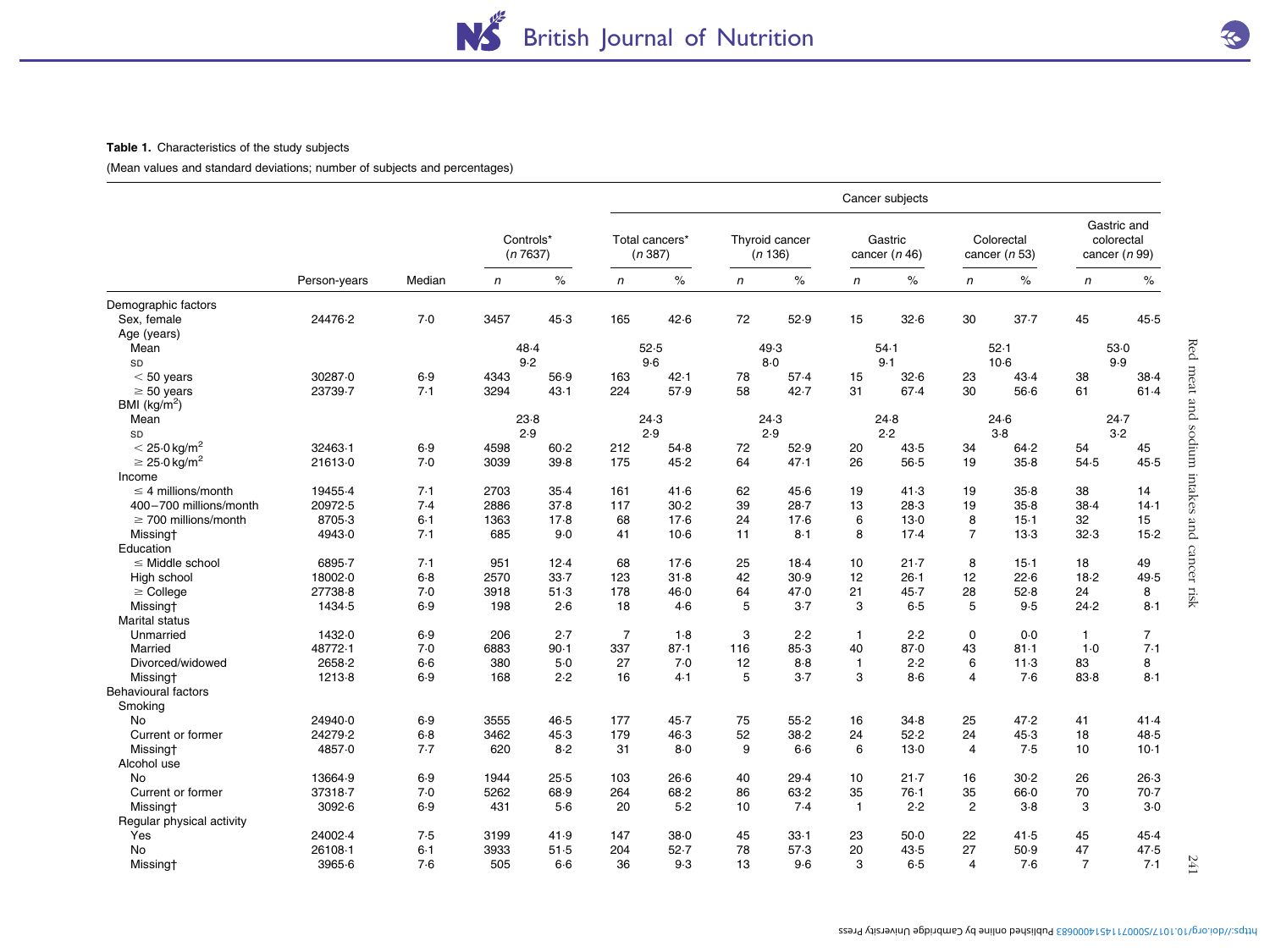

#### **Table 1.** Continued

|                                            |              |        |                      |        | Cancer subjects           |        |                           |          |                            |          |                               |        |        |                                              |  |  |
|--------------------------------------------|--------------|--------|----------------------|--------|---------------------------|--------|---------------------------|----------|----------------------------|----------|-------------------------------|--------|--------|----------------------------------------------|--|--|
|                                            | Person-years |        | Controls*<br>(n7637) |        | Total cancers*<br>(n 387) |        | Thyroid cancer<br>(n 136) |          | Gastric<br>cancer $(n 46)$ |          | Colorectal<br>cancer $(n 53)$ |        |        | Gastric and<br>colorectal<br>cancer $(n 99)$ |  |  |
|                                            |              | Median | n                    | $\%$   | $\mathsf{n}$              | $\%$   | n                         | $\%$     | n                          | $\%$     | n                             | %      | n      | $\%$                                         |  |  |
| Dietary factors<br>Total food intake (g/d) |              |        |                      |        |                           |        |                           |          |                            |          |                               |        |        |                                              |  |  |
| Mean                                       |              |        | 1362.4               |        |                           | 1312-5 |                           | 1365.4   |                            | 1297.9   |                               | 1241.3 |        | 1267.6                                       |  |  |
| SD                                         |              |        | $465 - 7$            |        | 415.5                     |        | 462.5                     |          | 416-7                      |          | 378.4                         |        | 395.6  |                                              |  |  |
| Red meat (g/d)                             |              |        |                      |        |                           |        |                           |          |                            |          |                               |        |        |                                              |  |  |
| Mean                                       |              |        | 73.8                 |        |                           | 70.5   |                           | 71.7     |                            | 64.2     |                               | 64.0   |        | 64.1                                         |  |  |
| SD                                         |              |        | 64.0                 |        |                           | 59.9   | $65-4$                    |          | 54.9                       |          | 51.9                          |        | $53-1$ |                                              |  |  |
| $<$ 43 g/d                                 | 23049-8      | 7.0    | 2963                 | $36-6$ | 165                       | 42.6   | 61                        | 44.9     | 22                         | 47.8     | 22                            | 41.5   | 44     | 44.4                                         |  |  |
| $\geq 43$ g/d                              | 30976-8      | 7.0    | 4674                 | 63.4   | 222                       | 57.4   | 75                        | $55-1$   | 24                         | 52.2     | 31                            | 58.5   | 55     | 55.6                                         |  |  |
| Vegetables and fruits (g/d)                |              |        |                      |        |                           |        |                           |          |                            |          |                               |        |        |                                              |  |  |
| Mean                                       |              |        | 411.4                |        |                           | 406.4  |                           | 416-6    |                            | 415-5    |                               | 401.6  |        | $408 - 1$                                    |  |  |
| SD                                         |              |        | 259.5                |        | 245.5                     |        | $261-8$                   |          | 281.9                      |          | 236.5                         |        | 257.3  |                                              |  |  |
| $< 600$ g/d                                | 44186-3      | 6.9    | 6251                 | 81.8   | 315                       | 81.4   | 108                       | 79.4     | 36                         | 78.3     | 43                            | $81-1$ | 79     | 79.8                                         |  |  |
| $\geq 600$ g/d                             | 9889.9       | 7.1    | 1386                 | 18.2   | 72                        | $18-6$ | 28                        | $20-6$   | 10                         | $21 - 7$ | 10                            | 18.9   | 20     | 20.2                                         |  |  |
| Na (mg/d)                                  |              |        |                      |        |                           |        |                           |          |                            |          |                               |        |        |                                              |  |  |
| Mean                                       |              |        | 4239.8               |        |                           | 4264.5 |                           | 4335.6   |                            | 4217.9   |                               | 4013-9 |        | 4108-7                                       |  |  |
| SD                                         |              |        | 1682-1               |        | 1691.3                    |        | 1798-5                    |          | 1437.7                     |          | 1513-7                        |        | 1474.9 |                                              |  |  |
| $<$ 4000 mg/d                              | 26679.9      | 7.0    | 3777                 | 49.5   | 187                       | 48.3   | 68                        | $50-0$   | 20                         | 43.5     | 28                            | 52.8   | 48     | 48.5                                         |  |  |
| $\geq 4000$ mg/d                           | 27396-4      | 7.0    | 3860                 | 50.5   | 200                       | 51.7   | 68                        | $50-0$   | 26                         | $56-5$   | 25                            | 47.2   | 51     | 51.5                                         |  |  |
| No. of dietary risk factors‡               |              |        |                      |        |                           |        |                           |          |                            |          |                               |        |        |                                              |  |  |
| $\leq 2$                                   | 31202-0      | 7.0    | 4296                 | $56-3$ | 204                       | 52.7   | 75                        | $55 - 1$ | 22                         | 47.8     | 30                            | $56-6$ | 52     | 52.5                                         |  |  |
| $\geq 3$                                   | 22824-6      | 6.9    | 3341                 | 43.7   | 183                       | 47.3   | 61                        | 44.9     | 24                         | 52.2     | 23                            | 43.4   | 47     | 47.5                                         |  |  |
|                                            |              |        |                      |        |                           |        |                           |          |                            |          |                               |        |        |                                              |  |  |

\* Tests of the association between the control and total cancer groups performed using the  $\chi^2$  test (categorical variables) or a generalised linear model (continuous variables) adjusted for sex and age. † Missing included no response or unwilling to respond.

‡ All participants scored 1 point for each of the following dietary risk factors (high intakes of red meat and Na, low intakes of vegetables and fruits, and obesity) at baseline: ≥43 g red meat/d; <600 g vegetables and fr  $\ge$  4000 mg Na/d; obesity (BMI  $\ge$  25 kg/m<sup>2</sup>). The number of dietary risk factors ranged from 0 to 4 points.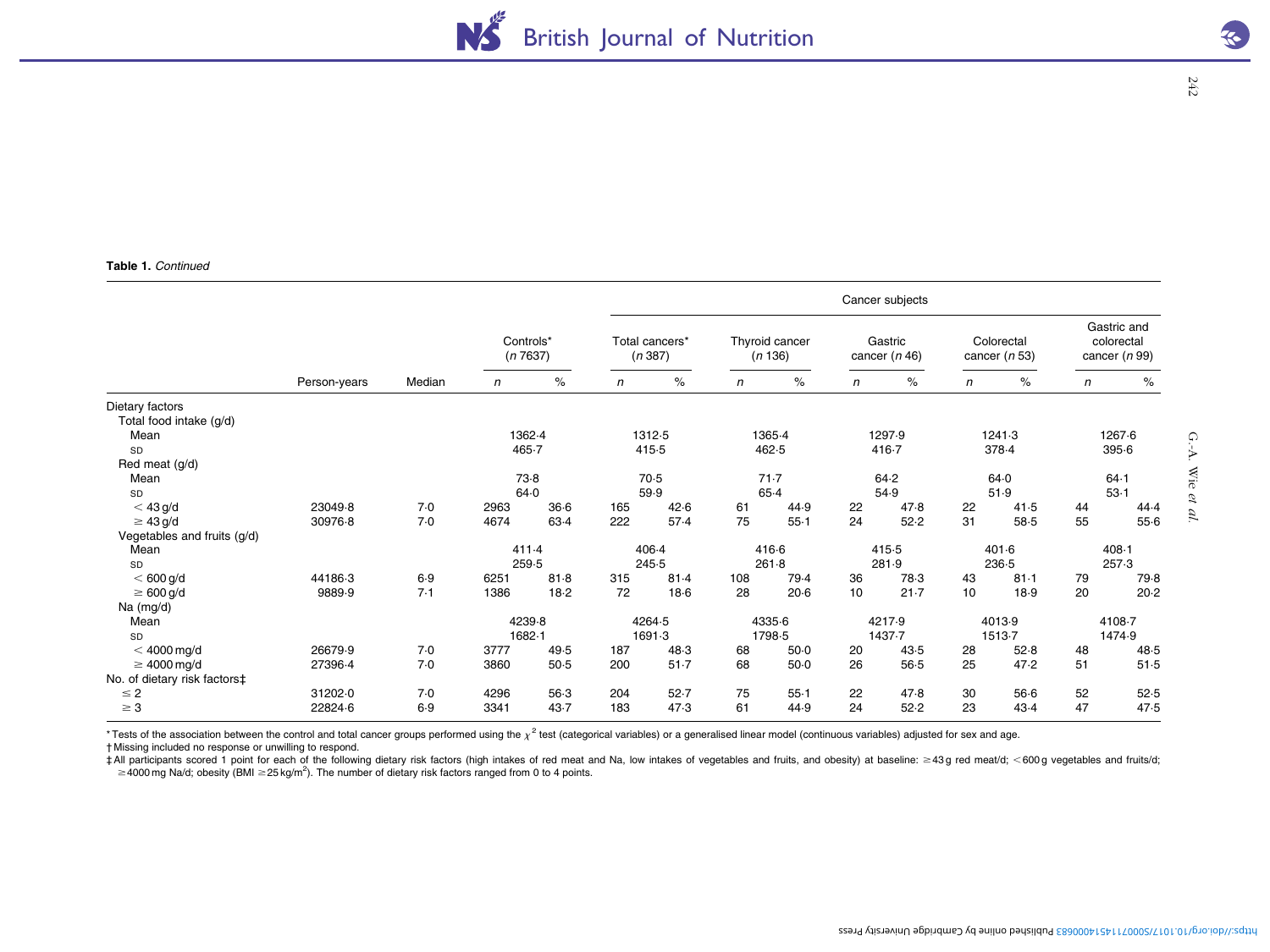**NS** British Journal of Nutrition

#### <span id="page-5-0"></span>Table 2. Hazard ratios (HR) for overall cancer according to dietary risk factors

(Hazard ratios and 95 % confidence intervals)

|                              |                          |                                           |                           | Sex                                       | Age                      |                                           |                        |                                           |                                  |                                           |  |  |
|------------------------------|--------------------------|-------------------------------------------|---------------------------|-------------------------------------------|--------------------------|-------------------------------------------|------------------------|-------------------------------------------|----------------------------------|-------------------------------------------|--|--|
|                              |                          | Total (n 8024)                            |                           | Male (n 4402)                             |                          | Female (n 3622)                           |                        | $<$ 50 years (n 4506)                     | $\geq$ 50 years ( <i>n</i> 3518) |                                           |  |  |
|                              | Crude<br>95% CI<br>$HR*$ | Multivariate<br>HR <sup>+</sup><br>95% CI | Crude<br>$HR*$<br>95 % CI | Multivariate<br>HR <sub>t</sub><br>95% CI | Crude<br>$HR*$<br>95% CI | Multivariate<br>95% CI<br>HR <sup>+</sup> | Crude<br>HR*<br>95% CI | Multivariate<br>HR <sup>+</sup><br>95% CI | Crude<br>HR*<br>95% CI           | Multivariate<br>HR <sub>†</sub><br>95% CI |  |  |
|                              |                          |                                           |                           |                                           |                          |                                           |                        |                                           |                                  |                                           |  |  |
| Person-years                 | 54076                    |                                           | 29583                     |                                           | 24493                    |                                           | 30314                  |                                           | 23762                            |                                           |  |  |
| Median                       | 7.0                      |                                           | 6.9                       |                                           | 7.0                      |                                           | 6.9                    |                                           | 7.1                              |                                           |  |  |
| Range                        | $0 - 9 - 1$              |                                           | $0.0 - 9.1$               |                                           | $0.0 - 9.1$              |                                           | $0.0 - 9.1$            |                                           | $0.0 - 9.1$                      |                                           |  |  |
| BMI ( $kg/m2$ )              |                          |                                           |                           |                                           |                          |                                           |                        |                                           |                                  |                                           |  |  |
| < 25                         | 1.00                     | $1-00$                                    | $1-00$<br>1.00            |                                           | 1.00                     | $1 - 00$                                  | 1.00                   | 1.00                                      | $1-00$                           | 1.00                                      |  |  |
| $\geq 25$                    | $1.24$ $1.01$ , $1.51$   | 0.91.145<br>1.15                          | 1.03 0.79 1.33            | 0.82, 1.46<br>$1-09$                      | $1.60$ $1.16$ , $2.19$   | 0.98, 2.24<br>1.48                        | 1.30 0.95, 1.77        | 1.34<br>0.92, 1.96                        | 1.10 0.85, 1.44                  | 0.79, 1.46<br>1.08                        |  |  |
| $\overline{P}$               | 0.0364                   | 0.2554                                    | 0.8559                    | 0.5629                                    | 0.0039                   | 0.0623                                    | 0.0965                 | 0.1314                                    | 0.4339                           | 0.6343                                    |  |  |
| Red meat (g/d)               |                          |                                           |                           |                                           |                          |                                           |                        |                                           |                                  |                                           |  |  |
| $<$ 43                       | 1.00                     | $1-00$                                    | $1-00$                    | 1.00                                      | 1.00                     | $1-00$                                    | 1.00                   | $1-00$                                    | 1.00                             | $1-00$                                    |  |  |
| $\geq 43$                    | 1.06 0.86, 1.30          | 0.96, 1.57<br>1.23                        | 1.06 0.80.1.41            | 1.02, 1.94<br>$1-41$                      | $1.02$ $0.75, 1.38$      | 0.66, 1.44<br>0.97                        | $1.14$ $0.81, 1.59$    | 0.84, 1.88<br>1.26                        | 1.18 0.90, 1.53                  | 1.19 0.87, 1.63                           |  |  |
| P                            | 0.5902                   | 0.1042                                    | 0.6834                    | 0.0382                                    | 0.9050                   | 0.8851                                    | 0.4541                 | 0.2597                                    | 0.2308                           | 0.2835                                    |  |  |
| Vegetables and fruits (g/d)  |                          |                                           |                           |                                           |                          |                                           |                        |                                           |                                  |                                           |  |  |
| < 600                        | 1.00                     | 1.00                                      | 1.00                      | 1.00                                      | 1.00                     | $1 - 00$                                  | 1.00                   | 1.00                                      | 1.00                             | $1-00$                                    |  |  |
| $\geq 600$                   | 1.03 0.79 1.33           | 0.75.137<br>1.02                          | 0.94<br>0.67, 1.34        | 0.93<br>0.63, 1.38                        | 1.15 0.79 1.67           | 0.71.1.85<br>1.14                         | $1.05$ $0.69$ , $1.60$ | 0.69.180<br>1.11                          | $0.92$ $0.66$ , $1.27$           | 0.65, 1.40<br>0.95                        |  |  |
| P                            | 0.8425                   | 0.9217                                    | 0.7404                    | 0.7229                                    | 0-4786                   | 0.5864                                    | 0.8076                 | 0.6738                                    | 0.5947                           | 0.7923                                    |  |  |
| Na (mg/d)                    |                          |                                           |                           |                                           |                          |                                           |                        |                                           |                                  |                                           |  |  |
| $<$ 4000                     | 1.00                     | 1.00                                      | $1-00$                    | $1-00$                                    | 1.00                     | $1 - 00$                                  | 1.00                   | $1-00$                                    | 1.00                             | 1.00                                      |  |  |
| $\geq 4000$                  | 1.04 0.86, 1.27          | 0.91, 1.52<br>1.18                        | 0.97 0.75, 1.27           | 1.28<br>0.93, 1.76                        | 1.09 0.80, 1.49          | 0.66.1.56<br>$1-01$                       | $1.13$ $0.83, 1.55$    | 0.92, 2.02<br>1.36                        | 1.02 0.78 1.32                   | 0.76, 1.49<br>1.06                        |  |  |
| P                            | 0.6760                   | 0.2096                                    | 0.8500                    | 0.1347                                    | 0.5707                   | 0.9515                                    | 0.4236                 | 0.1254                                    | 0.9136                           | 0.7262                                    |  |  |
| No. of dietary risk factors‡ |                          |                                           |                           |                                           |                          |                                           |                        |                                           |                                  |                                           |  |  |
| $\leq$ 2                     | 1.00                     | 1.00                                      | 1.00                      | 1.00                                      | $1-00$                   | $1-00$                                    | $1-00$                 | 1.00                                      | $1-00$                           | 1.00                                      |  |  |
| $\geq$ 3                     | $1.24$ $1.01$ , $1.51$   | 0.99, 1.60<br>1.26                        | $1.05$ $0.80, 1.36$       | 0.97, 1.77<br>$1-31$                      | $1.52$ $1.11$ , $2.08$   | 1.23<br>0.81, 1.88                        | 1.44 1.05, 1.96        | 1.46<br>0.99, 2.16                        | $1.19$ 0.91, 1.55                | 0.86, 1.61<br>1.17                        |  |  |
| P                            | 0.0372                   | 0.0658                                    | 0.7482                    | 0.0772                                    | 0.0091                   | 0.3336                                    | 0.0218                 | 0.0545                                    | 0.2035                           | 0.3201                                    |  |  |

\* Estimated using the Cox proportional hazards regression model.

† Estimated using the Cox proportional hazards regression model, adjusted for age, sex, energy intake, BMI, physical activity, smoking, alcohol use, income, education and marital status.

‡ All participants scored 1 point for each of the following dietary risk factors (high intakes of red meat and Na, low intakes of vegetables and fruits, and obesity) at baseline: ≥43g red meat/d; <600g vegetables and frui  $\geq$ 4000 mg Na/d; obesity (BMI  $\geq$ 25 kg/m<sup>2</sup>). The number of dietary risk factors ranged from 0 to 4 points.

243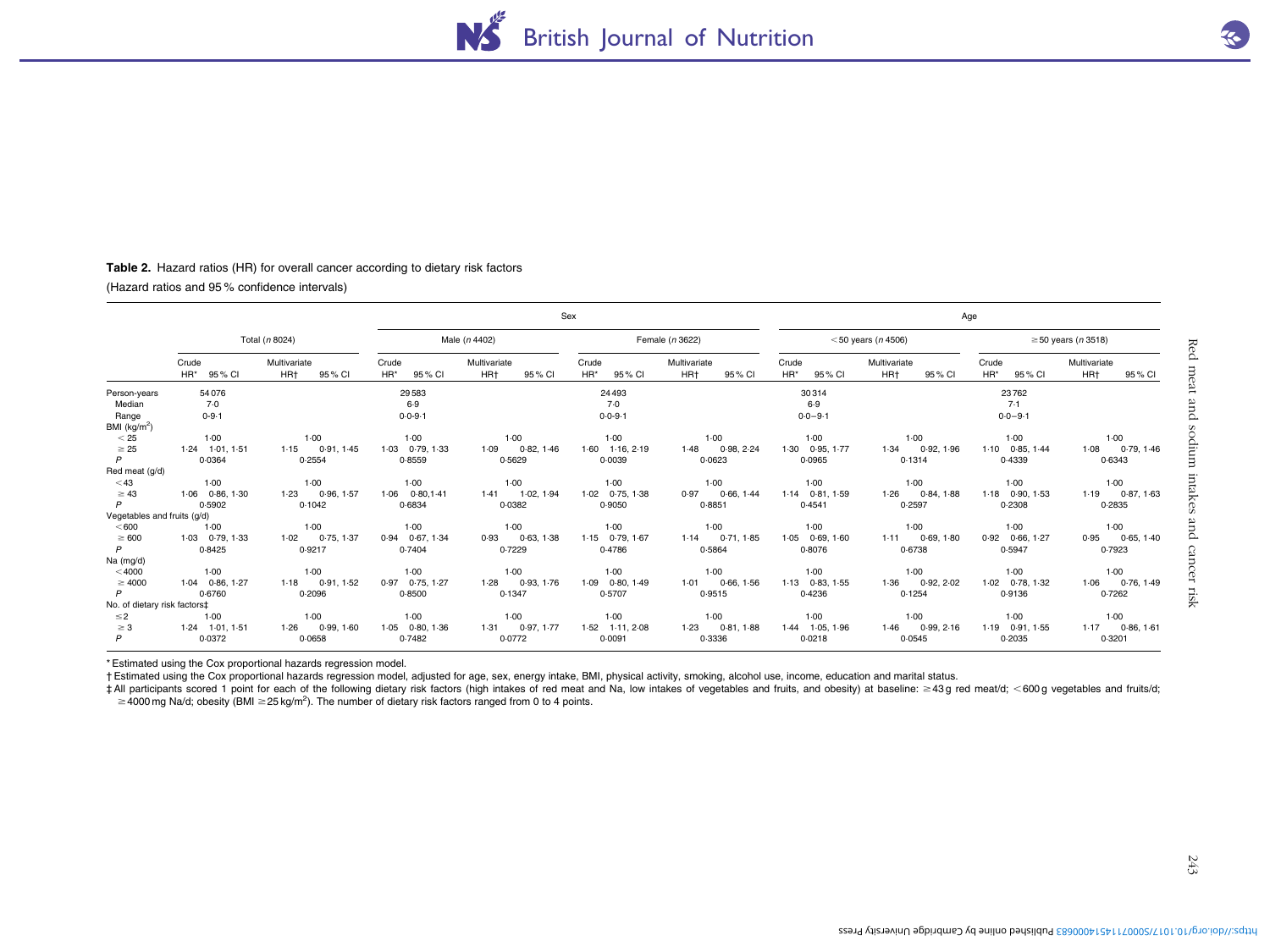**NS** British Journal of Nutrition

# $244$

#### <span id="page-6-0"></span>Table 3. Hazard ratios (HR) for major cancers according to dietary risk factors

(Hazard ratios and 95 % confidence intervals)

|                                                      | Thyroid cancer (n 136) |            |                                 |             | Gastric cancer (n 46) |            |                     |             | Colorectal cancer (n 53) |            |                     |             |                 | Gastric and colorectal cancers (n 99) |                                 |            |  |
|------------------------------------------------------|------------------------|------------|---------------------------------|-------------|-----------------------|------------|---------------------|-------------|--------------------------|------------|---------------------|-------------|-----------------|---------------------------------------|---------------------------------|------------|--|
|                                                      | Crude<br>$HR*$         | 95 % CI    | Multivariate<br>HR <sub>†</sub> | 95% CI      | Crude<br>$HR*$        | 95% CI     | Multivariate<br>HR† | 95% CI      | Crude<br>HR*             | 95 % CI    | Multivariate<br>HR† | 95% CI      | Crude<br>$HR^*$ | 95% CI                                | Multivariate<br>HR <sub>†</sub> | 95 % CI    |  |
| Person-years                                         |                        | 223        |                                 |             |                       | 68         |                     |             |                          | 53         |                     |             |                 | 121                                   |                                 |            |  |
| Median                                               |                        | 0.7        |                                 |             |                       | 0.3        |                     |             |                          | 0.1        |                     |             |                 | 0.1                                   |                                 |            |  |
| Range                                                | $0.0 - 8.3$            |            |                                 | $0.0 - 8.4$ |                       |            |                     | $0.0 - 6.0$ |                          |            |                     | $0.0 - 8.4$ |                 |                                       |                                 |            |  |
| BMI (kg/m <sup>2</sup> )<br>$<$ 25 kg/m <sup>2</sup> |                        | $1-00$     |                                 | 1.00        |                       | $1-00$     |                     | 1.00        |                          | 1.00       |                     | 1.00        |                 | 1.00                                  |                                 | 1.00       |  |
| $\geq$ 25 kg/m <sup>2</sup>                          | 1.34                   | 0.96, 1.87 | 1.56                            | 1.05, 2.31  | 1.96                  | 1.09, 3.51 | 1.84                | 0.90, 3.76  | 0.85                     | 0.48, 1.48 | 0.64                | 0.32, 1.26  | 0.88            | 0.59, 1.31                            | 0.76                            | 0.43, 1.33 |  |
| P                                                    |                        | 0.0898     |                                 | 0.0273      |                       | 0.0239     |                     | 0.0941      |                          | <b>NS</b>  |                     | <b>NS</b>   |                 | <b>NS</b>                             |                                 | <b>NS</b>  |  |
| Red meats (g/d)                                      |                        |            |                                 |             |                       |            |                     |             |                          |            |                     |             |                 |                                       |                                 |            |  |
| $<$ 43                                               |                        | $1-00$     |                                 | 1.00        |                       | 1.00       |                     | $1-00$      |                          | 1.00       |                     | 1.00        |                 | 1.00                                  |                                 | $1-00$     |  |
| $\geq 43$                                            | 0.91                   | 0.65, 1.28 | 0.91                            | 0.61, 1.36  | 0.76                  | 0.42, 1.35 | 1.16                | 0.56, 2.41  | $1-05$                   | 0.60, 1.82 | 1.31                | 0.60, 2.61  | 1.11            | 0.74, 1.65                            | 1.48                            | 0.83, 2.64 |  |
| P                                                    |                        | <b>NS</b>  |                                 | <b>NS</b>   |                       | <b>NS</b>  |                     | <b>NS</b>   |                          | <b>NS</b>  |                     | <b>NS</b>   |                 | <b>NS</b>                             |                                 | <b>NS</b>  |  |
| Vegetables and fruits (g/d)                          |                        |            |                                 |             |                       |            |                     |             |                          |            |                     |             |                 |                                       |                                 |            |  |
| < 600                                                |                        | $1-00$     |                                 | 1.00        |                       | 1.00       |                     | $1-00$      |                          | 1.00       |                     | 1.00        |                 | 1.00                                  |                                 | $1-00$     |  |
| $\geq 600$                                           | 0.86                   | 0.57, 1.30 | 0.87                            | 0.54, 1.42  | 0.80                  | 0.40, 1.62 | 0.83                | 0.35, 1.98  | 0.96                     | 0.48, 1.90 | 0.85                | 0.38, 1.92  | 0.91            | 0.55, 1.51                            | 0.72                            | 0.38, 1.36 |  |
| P                                                    |                        | <b>NS</b>  |                                 | <b>NS</b>   |                       | <b>NS</b>  |                     | <b>NS</b>   |                          | <b>NS</b>  |                     | <b>NS</b>   |                 | <b>NS</b>                             |                                 | <b>NS</b>  |  |
| Na (mg/d)                                            |                        |            |                                 |             |                       |            |                     |             |                          |            |                     |             |                 |                                       |                                 |            |  |
| $<$ 4000                                             |                        | $1-00$     |                                 | 1.00        |                       | 1.00       |                     | $1-00$      |                          | 1.00       |                     | 1.00        |                 | 1.00                                  |                                 | $1-00$     |  |
| $\geq 4000$                                          | 0.98                   | 0.70, 1.37 | 1.11                            | 0.72, 1.69  | 1.27                  | 0.71, 2.28 | 2.34                | 1.05, 5.19  | 0.87                     | 0.51, 1.50 | 1.52                | 0.75, 3.08  | 1.57            | 1.04, 2.35                            | 4.28                            | 2.11, 8.72 |  |
| P                                                    |                        | <b>NS</b>  |                                 | <b>NS</b>   |                       | <b>NS</b>  |                     | 0.0367      |                          | <b>NS</b>  |                     | 0.2446      |                 | 0.0303                                |                                 | < 0.0001   |  |
| No. of dietary risk factors‡                         |                        |            |                                 |             |                       |            |                     |             |                          |            |                     |             |                 |                                       |                                 |            |  |
| $\leq 2$                                             |                        | $1-00$     |                                 | 1.00        |                       | $1 - 00$   |                     | $1-00$      |                          | 1.00       | 1.00                |             |                 | $1-00$                                |                                 | $1-00$     |  |
| $\geq 3$                                             | 1.08                   | 0.77, 1.51 | 1.16                            | 0.78, 1.75  | 1.53                  | 0.86, 2.73 | 2.07                | 0.99, 4.33  | 0.99                     | 0.57, 1.70 | 1.04                | 0.53, 2.04  | $1-11$          | 0.74, 1.65                            | 1.87                            | 1.03, 3.37 |  |
| P                                                    |                        | <b>NS</b>  |                                 | <b>NS</b>   |                       | <b>NS</b>  |                     | 0.0533      |                          | <b>NS</b>  |                     | <b>NS</b>   |                 | <b>NS</b>                             |                                 | 0.0386     |  |

\* Estimated using the Cox proportional hazards regression model.

† Estimated using the Cox proportional hazards regression model, adjusted for age, sex, energy intake, BMI, physical activity, smoking, alcohol use, income, education and marital status.

‡ All participants scored 1 point for each of the following dietary risk factors (high intakes of red meat and Na, low intakes of vegetables and fruits, and obesity) at baseline: ≥43g red meat/d; <600g vegetables and frui  $\geq$ 4000 mg Na/d; obesity (BMI  $\geq$ 25 kg/m<sup>2</sup>). The number of dietary risk factors ranged from 0 to 4 points.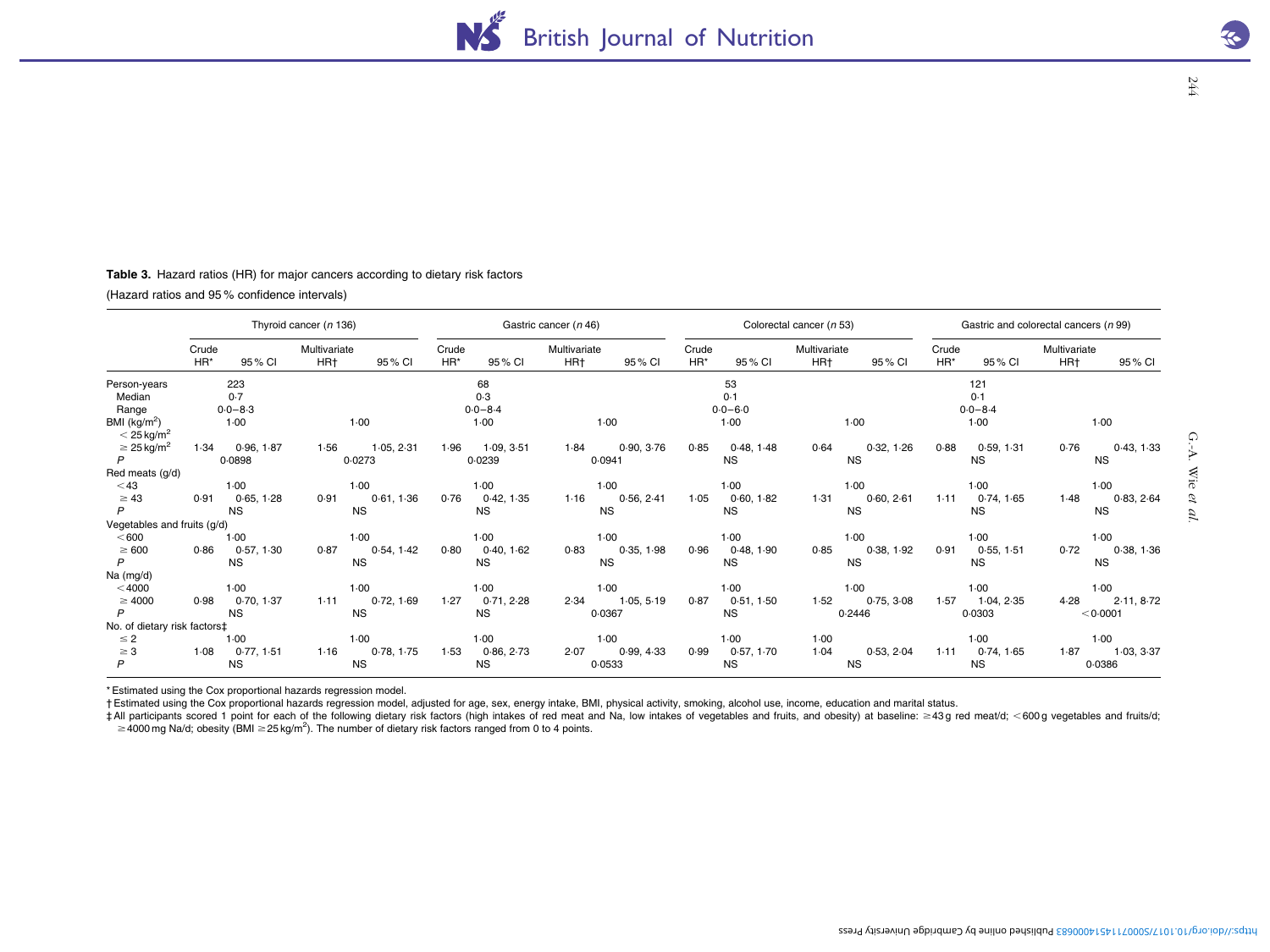#### **Discussion**

This is the first prospective cohort study using the openended dietary assessment method to estimate the association between dietary risk factors and cancer incidence among Koreans, and found that dietary risk factors such as red meat and Na intakes were significantly positively associated with cancer risk in a Korean population.

People are living longer than ever before, and the incidence of cancer has been increased with ageing<sup>(39–41)</sup>. In the present study, overall cancer risk was positively associated with age and significantly higher in individuals older than or equal to 50 years compared with those younger than 50 years of age (HR 1·80, 95% CI 1·41, 2·31;  $P < 0.0001$ ; data not shown).

We also found that obesity  $(BMI \geq 25 \text{ kg/m}^2)$  tended to increase the risk of overall cancer in women, which was positively associated with the risk of thyroid cancer. Many studies have reported that overweight  $(25 \leq BMI \leq 30 \text{ kg/m}^2)$  and obese (BMI  $\geq$  30 kg/m<sup>2</sup>) individuals have an increased risk of various cancers, primarily in Western populations, but not among Asians<sup> $(7,17,18,20,21)$ </sup>. In contrast, one 14-year prospective cohort study conducted by the National Health Insurance Corporation in Koreans has shown that obesity was significantly associated with an increased risk of cancer<sup>(19)</sup>. The obesity criteria (BMI  $\geq 30 \text{ kg/m}^2$ ) used in the studies for the Western population were different from those for Asians (BMI  $\geq$  25 kg/m<sup>2</sup>). Because Asian populations generally have a higher percentage of body fat compared with the Westerners at the same  $BMI^{(36)}$ , our findings support that overweight  $(23 \le BMI \le 25 \text{ kg/m}^2)$  as well as obesity  $(BMI \ge 25 \text{ kg/m}^2)$ can also contribute to the risk of cancer in Korean populations.

Most previous studies have reported that red meat consumption is an important risk factor for cancer at several sites<sup>(7–13)</sup>. In the present study, a significant positive association between red meat intake and overall cancer risk was observed only in men. We speculated the reason why the risk of meat intake increased cancer risk only in men, and found that the meat intake level was significantly higher in men than in women. The mean intake of red meat and the percentage of individuals who consumed at least 43 g red meat daily were significantly higher in men (85.3g and 68.1%, respectively) than in women  $(59.5 g$  and  $52.9$ %, respectively)  $(P<0.0001$ , data not shown). In contrast, the effects of red meat type, fresh and processed red meat on the risk of cancer were analysed. We found that fresh red meat was not associated with cancer risk, while processed red meat intake was positively associated with cancer risk in men (HR 1·05, 95 % CI 1·00, 1·92;  $P=0.0343$ ) and in individuals older or equal to 50 years of age (HR  $1·07$ , 95% CI  $1·02$ ,  $1·13$ ;  $P=0.0068$ ) (data not shown).

These results suggested that meat intake, especially processed meat intake, of men or people older than or equal to 50 years of age should be cautioned for cancer prevention.

To our knowledge, many previous studies have examined the combined effects of lifestyle-related risk factors, including diet, on cancer risk $(3,7,42-48)$ , but not many studies have examined the effects of combined dietary risk factors on cancer risk in Asia, especially in Korea. Notably, we found that the combined effects of dietary risk factors on overall cancer risk were greater than the individual effects. These results provide new evidence that dietary risk factors, including red meat and Na intakes, and obesity, may contribute to increased cancer risk in a population when combined, as in those who are experiencing a dietary transition from a traditional diet composed of mainly rice and vegetables to a Westernised diet.

Dietary risk factors are known to be distinct according to the cancer site. Many previous studies have suggested that the heavy consumption of Na is a risk factor for gastric  $cancer^{(3,15,16)}$ , red meat consumption is for colorectal cancer<sup>(7–10)</sup> and obesity is for thyroid cancer<sup>(3,49,50)</sup>. We also observed that the risk of gastric cancer increased with Na intake and thyroid cancer risk was increased with obesity.

Previous studies have suggested that thyroid cancer was linked to iodine intake $^{(3,51)}$ . We analysed the association between thyroid cancer and seaweeds as the main sources of iodine, because there was no available iodine database for common foods in Korea. Seaweed intake was higher in the thyroid cancer group  $(4.28 \text{ (s}D 12.0) g/d)$  than in the control group  $(4.19 \text{ (s}D 13.6) g/d)$ , but there was no statistically significant association between seaweed consumption and the risk of thyroid cancer (data not shown). Further studies are needed to clarify the association between the risk of thyroid cancer and iodine or seaweed intake.

Both gastric cancer and colorectal cancer risks were not associated with the number of dietary risk factors, but the risk of gastrointestinal cancers including both sites was positively associated with the number of dietary risk factors. The reason may be due to the increased number of cancer patients to get sufficient analysis power.

The strength of the present study was its large prospective cohort design, which enabled us to investigate the association between diet and cancer risk in Korea. Second, the present study used 3 d dietary records, which can accurately measure the dietary intake of subjects, and recall bias and reverse causation were minimised by the assessment of diet before cancer diagnosis. Moreover, since all kinds of meat consumed by the subjects were measured, the amount of red meat intake must be accurate to provide statistical power to detect associations.

The present study also had certain limitations. First, the mean follow-up period of the cohort in the present study was 6·7 years, which might be insufficient to identify a large number of incident cancer cases for statistical power. The small number of cancer cases may limit an adequate assessment of the relationship between diet and cancer, result in low statistical power to identify the association and cause potential problems according to the multiple testing. Second, the present study was conducted with self-motivated participants in a hospital setting, and thus might be susceptible to selection bias. The participants in the present study were limited to those individuals who could afford the expenses of the cancer screening programme. Third, the dietary risk factors used in the present study were subjectively selected according to the WCRF/AICR recommendation; because dietary guidelines have not been developed to prevent cancer in Koreans and few studies have been performed to identify dietary risk factors in Koreans, important dietary risk factors were not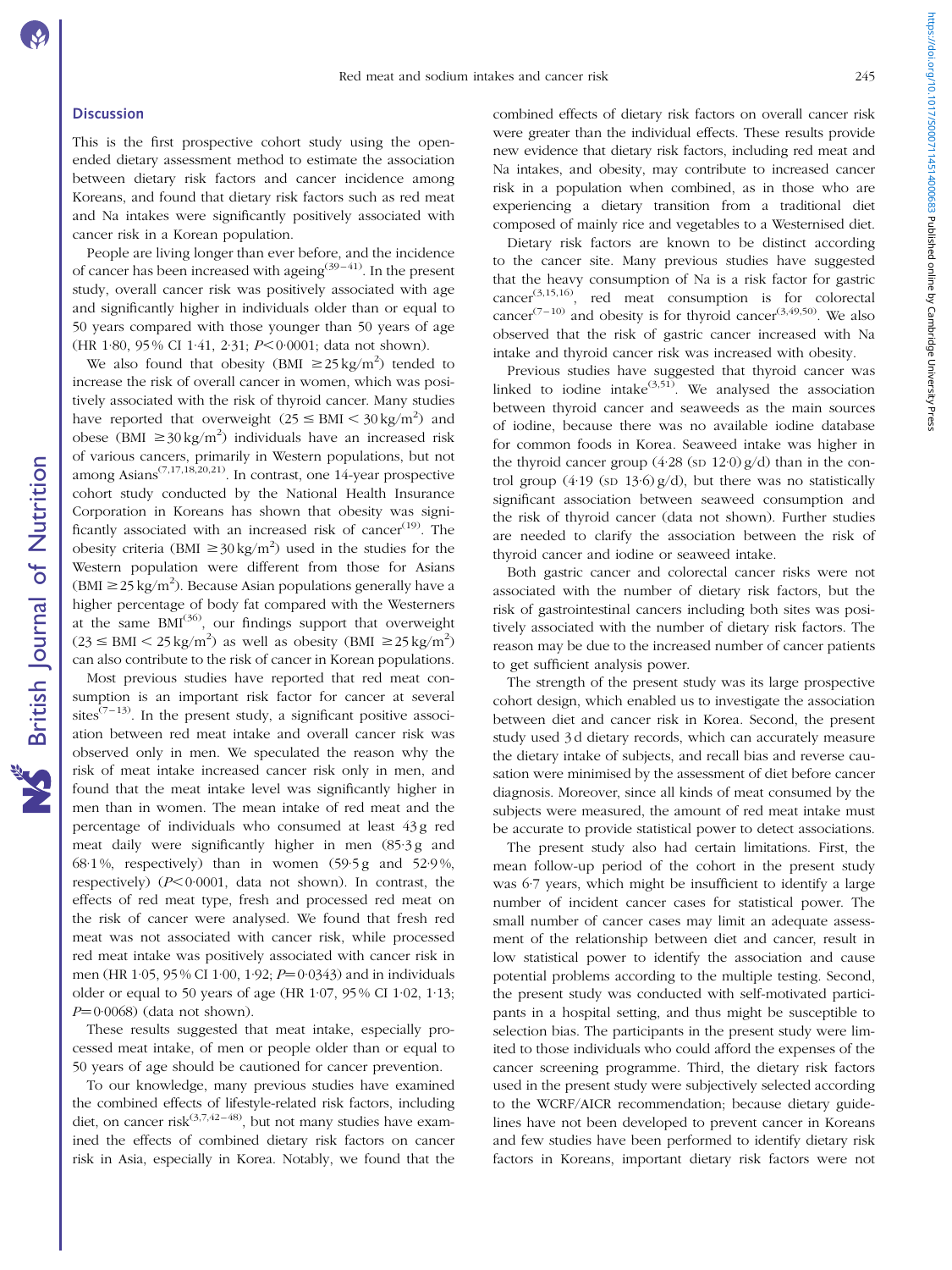included in the analysis. Fourth, dietary information might not reflect an individual's usual intake because we used 3 d food records.

In conclusion, we observed a positive association between red meat and Na intakes and cancer risk in the Korean population. The findings can be applied to develop and evaluate a cancer control programme for Koreans, although further studies are needed to clarify dietary risk factors for cancer at specific sites among Koreans.

# Supplementary material

To view supplementary material for this article, please visit http://dx.doi.org/10·1017/S0007114514000683

# Acknowledgements

The authors are indebted to the dietitians at the National Cancer Center for data collection.

The present study was partially supported by the National Cancer Center of the Republic of Korea (NCC0910220).

The authors' responsibilities were as follows: G.-A. W., J. K. and H. J. designed the research; Y.-A. C., H.-h. K., K.A. R., and M.-K. Y. conducted the research; G.-A. W. analysed the data and wrote the manuscript; K.-W. J. helped to analyse and interpret the data; Y.-A. K. and J.-H. L. helped to draft the manuscript; G.-A. W. and H. J. had primary responsibility for the final content. All authors read and approved the final manuscript.

None of the authors had a conflict of interest.

# References

- 1. Jung KW, Park S, Kong HJ, et al. (2010) Cancer statistics in Korea: incidence, mortality and survival in 2006–2007. J Korean Med Sci 25, 1113–1121.
- 2. Jung KW, Won YJ, Kong HJ, et al. (2013) Cancer statistics in Korea: incidence, mortality, survival and prevalence in 2010. Cancer Res Treat  $45$ , 1-14.
- 3. World Cancer Research Fund and American Institute for Cancer Research (2007) Food, Nutrition, Physical Activity, and the Prevention of Cancer: A Global Perspective. Washington, DC: AICR.
- 4. Zhang J, Dhakal IB, Zhao Z, et al. (2012) Trends in mortality from cancers of the breast, colon, prostate, esophagus, and stomach in East Asia: role of nutrition transition. Eur J Cancer Prev 21, 480–489.
- 5. Magalhães B, Bastos J & Lunet N (2011) Dietary patterns and colorectal cancer: a case-control study from Portugal. Eur J Cancer Prev 20, 389–395.
- 6. Egeberg R, Olsen A, Autrup H, et al. (2008) Meat consumption, N-acetyl transferase 1 and 2 polymorphism and risk of breast cancer in Danish postmenopausal women. Eur J Cancer Prev 17, 39–47.
- 7. Key TJ, Schatzkin A, Willett WC, et al. (2004) Diet, nutrition and the prevention of cancer. Public Health Nutr 7, 187–200.
- 8. Norat T, Bingham S, Ferrari P, et al. (2005) Meat, fish, and colorectal cancer risk: the European Prospective Investigation into Cancer and Nutrition. J Natl Cancer Inst 97, 906–916.
- 9. Cross AJ, Leitzmann MF, Gail MH, et al. (2007) A prospective study of red and processed meat intake in relation to cancer risk. PLoS Med 4, e325.
- 10. Flood A, Rastogi T, Wirfalt E, et al. (2008) Dietary patterns as identified by factor analysis and colorectal cancer among middle-aged Americans. Am J Clin Nutr 88, 176–184.
- 11. Larsson SC & Wolk A (2012) Red and processed meat consumption and risk of pancreatic cancer: meta-analysis of prospective studies. Br J Cancer 106, 603-607.
- 12. Keszei AP, Schouten LJ, Goldbohm RA, et al. (2012) Red and processed meat consumption and the risk of esophageal and gastric cancer subtypes in The Netherlands Cohort Study. Ann Oncol 23, 2319–2326.
- 13. Fung TT, Hu FB, Holmes MD, et al. (2005) Dietary patterns and the risk of postmenopausal breast cancer. Int J Cancer 116, 116–121.
- 14. Divisi D, Di Tommaso S, Salvemini S, et al. (2006) Diet and cancer. Acta Biomed 77, 118–123.
- 15. Lee JK, Park BJ, Yoo KY, et al. (1995) Dietary factors and stomach cancer: a case–control study in Korea. Int J Epidemiol 24, 33–41.
- 16. Kim J, Park S & Nam BH (2010) Gastric cancer and salt preference: a population-based cohort study in Korea. Am J Clin Nutr 91, 1289–1293.
- 17. Percik R & Stumvoll M (2009) Obesity and cancer. Exp Clin Endocrinol Diabetes 117, 563–566.
- Pischon T, Lahmann PH, Boeing H, et al. (2006) Body size and risk of colon and rectal cancer in the European Prospective Investigation Into Cancer and Nutrition (EPIC). J Natl Cancer Inst 98, 920–931.
- 19. Jee SH, Yun JE, Park EJ, et al. (2008) Body mass index and cancer risk in Korean men and women. Int J Cancer 123, 1892–1896.
- 20. Martinez ME, Giovannucci E, Spiegelman D, et al. (1997) Leisure-time physical activity, body size, and colon cancer in women. Nurses' Health Study Research Group. J Natl Cancer Inst 89, 948-955.
- 21. Bergstrom A, Pisani P, Tenet V, et al. (2001) Overweight as an avoidable cause of cancer in Europe. Int  $J$  Cancer 91, 421–430.
- 22. Samanic C, Chow WH, Gridley G, et al. (2006) Relation of body mass index to cancer risk in 362,552 Swedish men. Cancer Causes Control 17, 901–909.
- 23. Oh SW, Yoon YS & Shin SA (2005) Effects of excess weight on cancer incidences depending on cancer sites and histologic findings among men: Korea National Health Insurance Corporation Study. J Clin Oncol 23, 4742–4754.
- 24. Doll R & Peto R (1981) The causes of cancer: quantitative estimates of avoidable risks of cancer in the United States today. J Natl Cancer Inst 66, 1191–1308.
- 25. Kim S, Moon S & Popkin BM (2000) The nutrition transition in South Korea. Am J Clin Nutr 71, 44–53.
- 26. Lee SK & Sobal J (2003) Socio-economic, dietary, activity, nutrition and body weight transitions in South Korea. Public Health Nutr 6, 665-674.
- 27. Lee MJ, Popkin BM & Kim S (2002) The unique aspects of the nutrition transition in South Korea: the retention of healthful elements in their traditional diet. Public Health Nutr 5, 197–203.
- 28. Song Y, Joung H, Engelhardt K, et al. (2005) Traditional  $v$ . modified dietary patterns and their influence on adolescents' nutritional profile. Br J Nutr 93, 943–949.
- 29. Kang M, Joung H, Lim JH, et al. (2011) Secular trend in dietary patterns in a Korean adult population, using the 1998, 2001, and 2005 Korean National Health and Nutrition Examination Survey. Korean J Nutr 44, 152-161.